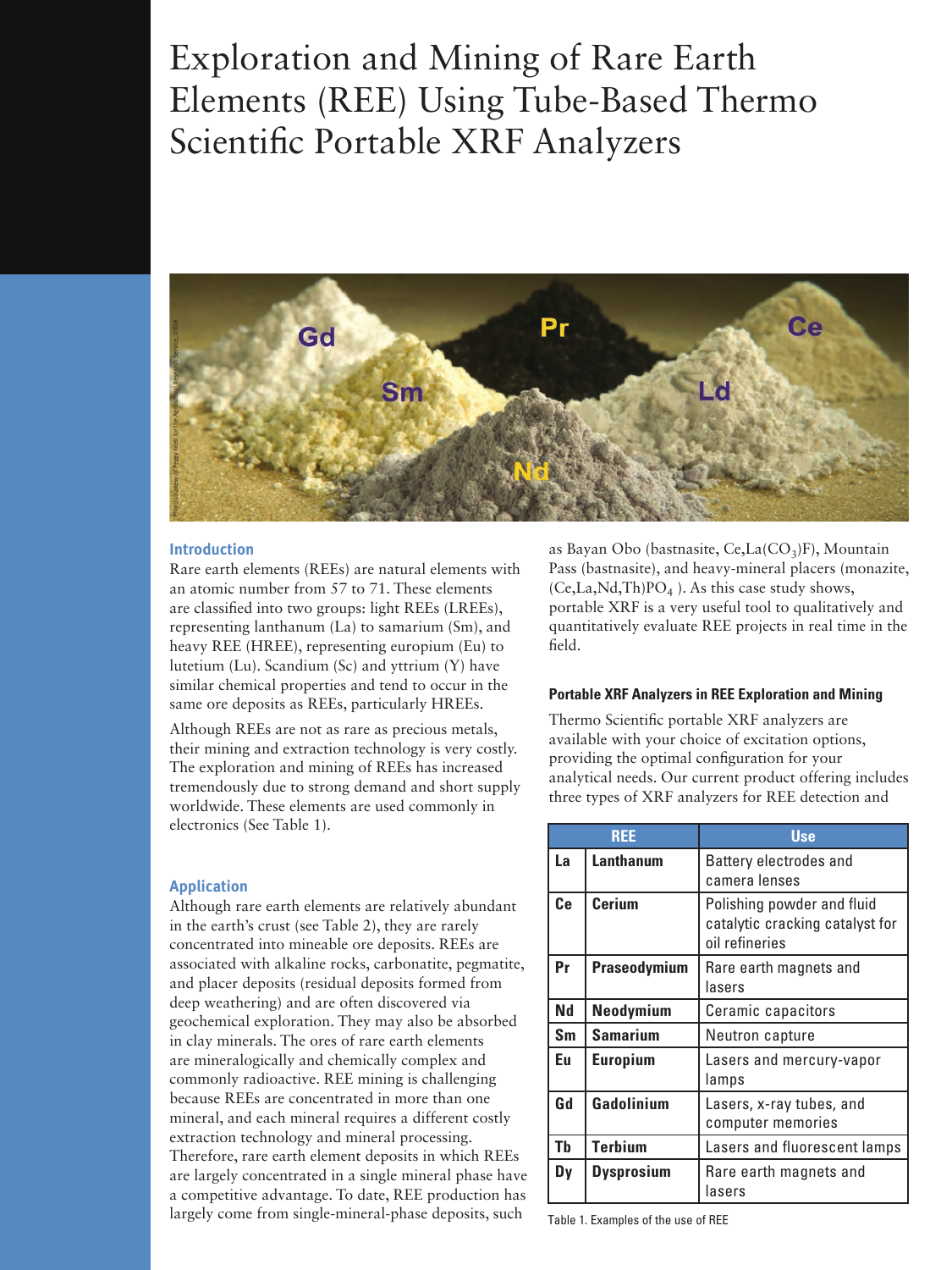quantification: the Thermo Scientific Niton XL3t GOLDD+ (tube-based), Niton® XL3t Ultra (tubebased), and the Niton XLp 522K (isotope-based) analyzers. See Table 2 for the limits of detection.

The Niton XLp 522K analyzer can quickly analyze elements from titanium (Ti) to uranium (U). These analyzers cover a broader range of REEs than our tube-based analyzers, and offer direct analysis of the full suite of these elements: (La), (Ce), (Pr), and (Nd),  $(Sm)$ ,  $(Eu)$ ,  $(Gd)$ ,  $(Tb)$ , and  $(Dy)$ , as well as Y, U, and Th.

Our breakthrough Niton XL3t GOLDD+ and Niton XL3t Ultra tube-based analyzers provide an analytical range from magnesium  $(Mg)$  to U to fill most mining needs. With their 50kV miniaturized x-ray tube, it is now possible to excite most LREEs. Other elements associated with REE-bearing minerals such as U, Th, Y, and Sc may also be analyzed. By using the concentrations from these elements, especially Y and Sc, it is possible to infer concentrations of HREEs. With radioactive elements (U and Th), we suggest also using the Thermo Scientific RadEye gamma detector as an ancillary exploration tool.

## **Method**

This investigation was carried out on phosphate samples from British Columbia, Canada. The samples were pulverized and cupped using polypropylene film and analyzed with a Thermo Scientific Niton XL3t GOLDD+ analyzer using Mining Analysis for 45 seconds on each filter (for a total analysis time of 3 minutes). In X-Y graphs (see Figure 1), the factory

|           | <b>REE</b>          | <b>Earth Crust</b><br>(ppm) |  |  |  |  |
|-----------|---------------------|-----------------------------|--|--|--|--|
| γ         | <b>Yitrium</b>      | 33                          |  |  |  |  |
| La        | Lanthanum           | 39                          |  |  |  |  |
| <b>Ce</b> | <b>Cerium</b>       | 66                          |  |  |  |  |
| Pr        | <b>Praseodymium</b> | 9                           |  |  |  |  |
| <b>Nd</b> | Neodymium           | 41                          |  |  |  |  |
| Sm        | <b>Samarium</b>     | 7                           |  |  |  |  |
| Eu        | <b>Europium</b>     | $\overline{2}$              |  |  |  |  |
| Gd        | Gadolinium          | 6                           |  |  |  |  |
| Tb        | <b>Terbium</b>      | 1                           |  |  |  |  |
| Dv        | <b>Dysprosium</b>   | 5                           |  |  |  |  |

Table 2. Average REE concentration found in the earth's crust.

calibration and modified (using project-based Cal-Factor adjustments) XRF results are compared with lab (ICP-MS) assays of the same samples. Cal-Factors are matrix-based adjustments that are done using samples with matrices similar to unknown samples. This adjustment can be done directly in the instrument.

## **Results**

Figure 1 shows that there is a high correlation between portable XRF and lab data for P, Y, La, and Pr, particularly for set of data obtained after using Cal-Factor. High correlation in Y suggests that the samples are likely enriched in HREE as well.

| <b>Limits of Detection in ppm (mg/kg)</b><br>$-45s$ per filter $-$ |                     |                                 |                                   |                                   |                                   |  |  |  |  |  |
|--------------------------------------------------------------------|---------------------|---------------------------------|-----------------------------------|-----------------------------------|-----------------------------------|--|--|--|--|--|
|                                                                    |                     |                                 | <b>Niton XL3t Ultra</b>           | <b>Niton XL3t</b><br>GOLDD+       | <b>Niton XL3p</b><br>522K         |  |  |  |  |  |
| <b>Elements</b>                                                    |                     | <b>Natural</b><br><b>Sample</b> | SiO <sub>2</sub><br><b>Matrix</b> | SiO <sub>2</sub><br><b>Matrix</b> | SiO <sub>2</sub><br><b>Matrix</b> |  |  |  |  |  |
| γ                                                                  | <b>Yitrium</b>      | 4                               | 1.5                               | 5                                 | 11                                |  |  |  |  |  |
| La                                                                 | <b>Lanthanum</b>    | 43                              | 34                                | 50                                | 25                                |  |  |  |  |  |
| <b>Ce</b>                                                          | <b>Cerium</b>       | 47                              | 40                                | 60                                | 40                                |  |  |  |  |  |
| Pr                                                                 | <b>Praseodymium</b> | 57                              | 46                                | 65                                | 30                                |  |  |  |  |  |
| <b>Nd</b>                                                          | Neodymium           | 93                              | 75                                | 90                                | 30                                |  |  |  |  |  |
| Sm                                                                 | <b>Samarium</b>     | <b>NA</b>                       | <b>NA</b>                         | <b>NA</b>                         | 40                                |  |  |  |  |  |
| Eu                                                                 | <b>Europium</b>     | ΝA                              | ΝA                                | ΝA                                | 40                                |  |  |  |  |  |
| Gd                                                                 | <b>Gadolinium</b>   | <b>NA</b>                       | <b>NA</b>                         | <b>NA</b>                         | 60                                |  |  |  |  |  |
| <b>Th</b>                                                          | <b>Terbium</b>      | ΝA                              | NА                                | ΝA                                | 40                                |  |  |  |  |  |
| <b>Dy</b>                                                          | <b>Dysprosium</b>   | <b>NA</b>                       | <b>NA</b>                         | <b>NA</b>                         | 80                                |  |  |  |  |  |

**Element list shown is not exhaustive. For limits of detection for elements not shown, please contact your local Thermo Scientific portable XRF analyzer representative.**

*Notes: All measurements are made without the aid of helium (He). NA = Not Analyzed.*

Table 3: REE limits of detection for the Niton XL3t GOLDD+ (tube-based), Niton XL3t Ultra (tube-based), and the Niton XLp 522K (isotope-based) analyzers.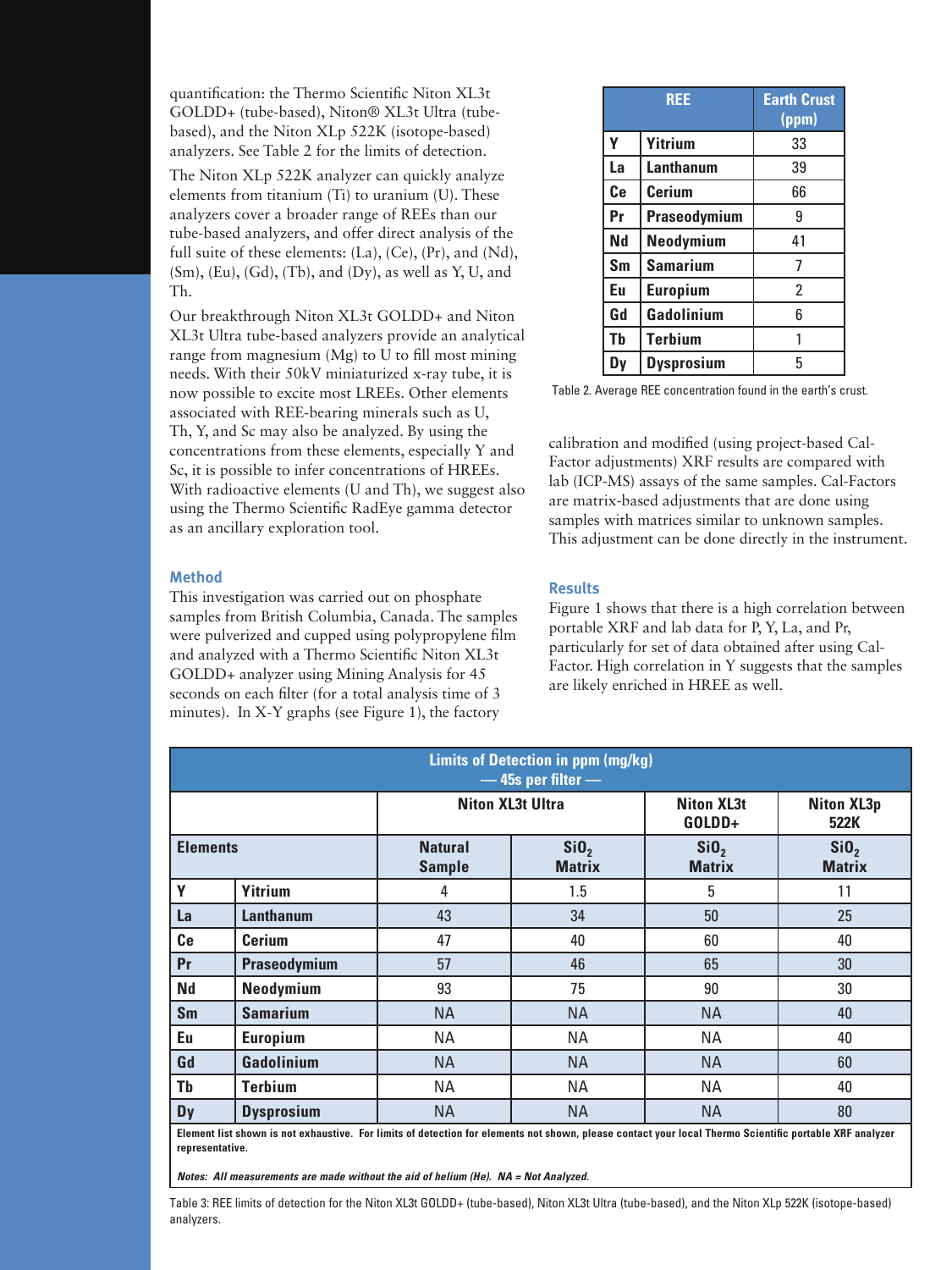## **Conclusion**

Geochemical exploration is the main method of REE exploration. Ores of rare earth elements are mineralogically and chemically complex and commonly radioactive. Currently, REEs are extracted from two mined minerals (bastnasite and monazite).

Depending on the REE project type, Niton XL3t GOLDD+, Niton XL3t Ultra, and Niton XLp 522K analyzers are all useful instruments that can provide real-time, on-site assays of REE and other elements in any type of geological samples. Using Cal-Factors and adjusting data based on project samples improves the assay data. The recent improvement in our Cal-Factors is called Type Standardization. This allows users to do this adjustment directly in the instrument.

To discuss your particular applications and performance requirements, or to schedule an on-site demonstration, please contact your local Thermo Scientific portable analyzer representative or contact us directly by email at niton@thermofisher.com, or visit our website at www.thermoscientific.com/niton.

*We would like to thank Dr. George Simandl for his technical and geological support.*



Bastnasite (crystal) Photo courtesy of iRocks.com



Figure 1. Correlation diagrams for P, Y, La, and Pr analyzed using the Niton XL3t GOLDD+ analyzer.